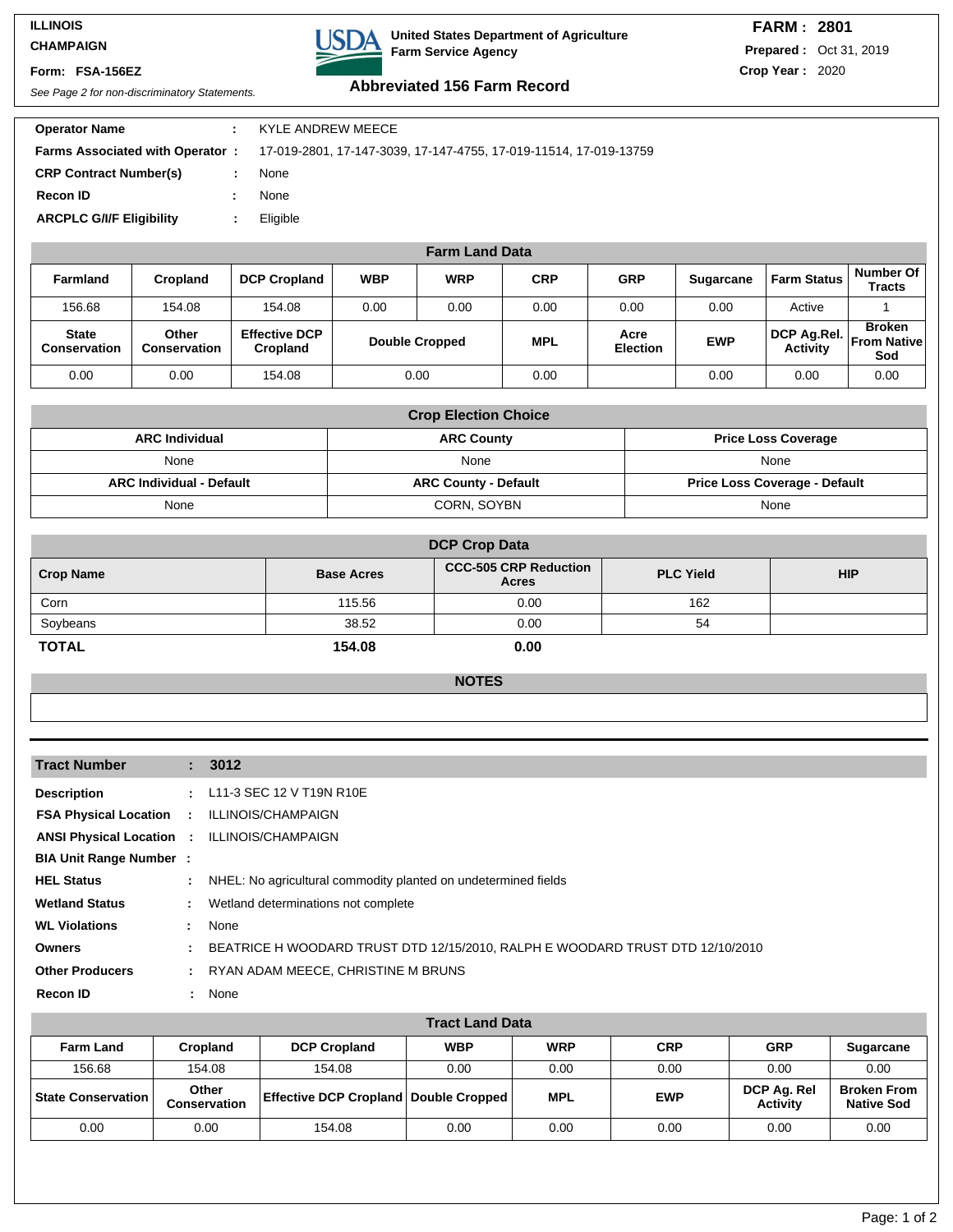**Form: FSA-156EZ**



**United States Department of Agriculture Farm Service Agency**

## **Abbreviated 156 Farm Record**

**Prepared :** Oct 31, 2019 **Crop Year :** 2020

|                                | <b>DCP Crop Data</b> |                                       |                  |  |  |  |  |
|--------------------------------|----------------------|---------------------------------------|------------------|--|--|--|--|
| Tract 3012 Continued           |                      |                                       |                  |  |  |  |  |
| <b>Crop Name</b>               | <b>Base Acres</b>    | <b>CCC-505 CRP Reduction</b><br>Acres | <b>PLC Yield</b> |  |  |  |  |
| Corn                           | 115.56               | 0.00                                  | 162              |  |  |  |  |
| Soybeans                       | 38.52                | 0.00                                  | 54               |  |  |  |  |
| <b>TOTAL</b><br>154.08<br>0.00 |                      |                                       |                  |  |  |  |  |
|                                |                      | <b>NOTES</b>                          |                  |  |  |  |  |

In accordance with Federal civil rights law and U.S. Department of Agriculture (USDA) civil rights regulations and policies, the USDA, its Agencies, offices, and employees, and institutions participating in or administering USDA programs are prohibited from discriminating based on race, color, national origin, religion, sex, gender identity (including gender expression), sexual orientation, disability, age, marital status,<br>famil

.<br>Persons with disabilities who require alternative means of communication for program information (e.g., Braille, large print, audiotape, American Sign Language, etc.) should contact the responsible Agency or USDA's<br>TARGE

To file a program discrimination complaint, complete the USDA Program Discrimination Complaint Form, AD-3027, found online at <u>http://www.ascr.usda.gov/complaint filing\_cust.html</u> and at any USDA office or write<br>a letter a mail: U.S. Department of Agriculture Office of the Assistant Secretary for Civil Rights 1400 Independence Avenue, SW Washington, D.C. 20250-9410; (2) fax: (202) 690-7442; or (3) e-mail:<br><u>program.intake@usda.gov</u>.USDA.is.an